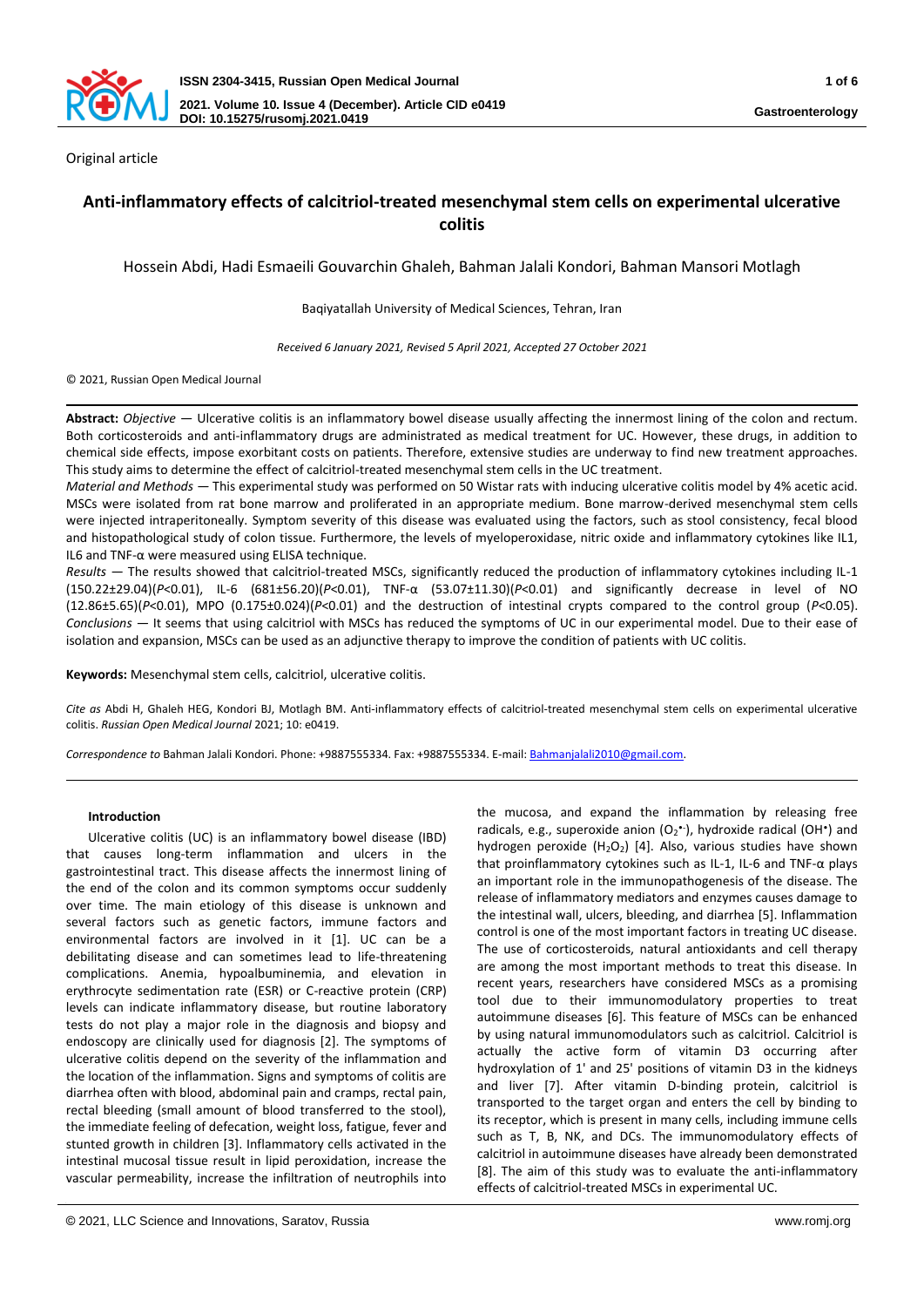

## **Material and Methods**

### *Reagents*

Calcitriol, ketamine and xylazine, dimethyl sulfoxide (DMSO) and 3-[4,5-dimethylthiazol-2-yl]-2,5-diphenyl tetrazolium bromide (MTT), Myeloperoxidase, Nitric oxide were obtained from Sigma-Aldrich (St.Louis, MO). RPMI 1640 and fetal calf serum were bought from GIBCO/Life Technologies Inc. (Gaithersburg, MD). The cytokine assay by enzyme-linked immunosorbent assay (ELISA) kits for IL-1, IL-6 and TNF-α were procured from Bender MedSystems (Vienna, Austria).

## *Study design*

The study population consisted of 50 male Wistar rats (weighing 250-300 g) provided from the animal house of BaqiyatallahUniversity of Medical Sciences. They were randomly divided into 5 groups, each group containing at least 10 rats. After the induction of UC in all rats and with the development of signs, the treatment groups received the mesenchymal stem cells (2×10<sup>6</sup> cells, once in the fifth day, intraperitoneally), calcitriol-treated mesenchymal stem cells (2×10<sup>6</sup> cells, intraperitoneally), mesalazine (30 mg/kg, daily, orally). No intervention was performed in the normal group. In the disease group, induction of ulcerative colitis, but no treatment was performed. After10 days, rats were euthanized and were studied.

#### *Inducing ulcerative colitis*

The rats were kept on separate shelves under controlled conditions (standard temperature, humidity and day–night cycle) with normal diet and water in order to adapt to the environment. Prior to induction, the rats were kept in a fasting state for 36 h but with access to water. In order to induce UC, rats underwent mild anesthesia with ketamine (80 mg/kg) and xylazine (5 mg/kg)(Sigma-Aldrich) administration and then 2 ml of 4% acetic acid was administrated into the rectum through a polyethylene tube [9].

### *MSCs culture*

First, the femoral and tibial bones were separated from the pelvic bone using scissors and scalpel, the extra skin and muscle were then detached from the bones using a sterile tampon, and then placed in a petri dish containing sterile culture medium. The two ends of the bones were cut using sterile scissors and forceps under the laminar hood, and the bone contents were discharged into a 15 ml Falcon with a syringe containing culture medium. Using a sampler, the contents were mixed several times and centrifuged at 1200 rpm for 10 min. The supernatant of the precipitated cells was discarded and the cell pellet was suspended by adding 2 ml of culture medium and gently up and down. Cell count was performed using Trypan Blue dye, Neubauer slide and stone lamellar to determine cell viability (in the initial extraction, 15×10<sup>6</sup> cells/ml were detached from the bone marrow). The cell suspension was poured into a culture flask and 2 ml of sterile DMEM media with 15% FBS was then added to the total volume (600 μl). The culture characteristics were written on the flask and placed in a  $CO<sub>2</sub>$  incubator with a temperature of 37 °C. The first media subculture was conducted 72 h later and it was then performed according to the cell demands and every 2-3 days until the 14th day (media contained 10% FBS) [10].

### *Preparing calcitriol-treated MSCs*

Third passage MSCs were treated with calcitriol at a concentration of 1 mmol for 24 h after reaching a density above 70%. After this period, MSCs were rinsed with PBS and 2×10<sup>6</sup> cells were transferred to grouped rats by intraperitoneal administration [8].

### *Disease severity index*

Disease activity index (DAI) was recorded and analyzed with factors such as stool consistency and fecal bleeding on a daily basis. Stool condition scoring in terms of consistency was considered as follows: normal (0), loose stool (1) and diarrhea status (2). Bleeding scoring in the studied tissue was also considered as follows: no bleeding (0), low bleeding (1), moderate bleeding (2) and sever bleeding (3).

#### *Myeloperoxidase assay*

Myeloperoxidase as a peroxidase enzyme catalyzes the production of hypochlorous acid (HOCl) stored in azurophilic granules, especially in neutrophils. This enzyme is released in inflammatory reactions and can be a marker for inflammation. MPO activity is fundamentally based on the reaction of tetramethylbenzidine (TMB) to hydrogen peroxide and can be measured at a wavelength of 560 nm. In this study, the supernatant resulting from the homogenization of colon tissue was mixed with hydrogen peroxide in a ratio of 1:8 and incubated for 5 min at 37 °C and the reaction was then stopped by adding 50 μl of 2 M sulfuric acid solution. The samples were eventually read at 560 nm by ELISA reader [11].

#### **Table 1. Disease activity index in the studied groups**

| Group                   | Stool consistency |                |  |    |    | Fecal bleeding |   |   |                                                             |  |
|-------------------------|-------------------|----------------|--|----|----|----------------|---|---|-------------------------------------------------------------|--|
|                         |                   |                |  |    |    |                |   |   | Rat 1 Rat 2 Rat 3 Rat 4 Rat 5 Rat 1 Rat 2 Rat 3 Rat 4 Rat 5 |  |
| <b>Negative Control</b> |                   |                |  |    |    |                |   |   |                                                             |  |
| <b>Positive Control</b> |                   | $\overline{2}$ |  | -1 | 2  | 3.             | З | 3 |                                                             |  |
| MSC+calcitriol          |                   |                |  |    | -1 |                |   |   |                                                             |  |
| <b>MSC</b>              |                   |                |  | 1  | 1  |                |   |   | R                                                           |  |
| Mesalazine              | $^{(1)}$          |                |  |    | 1  |                |   |   |                                                             |  |



**Figure 1. Comparison of mean myeloperoxidase (MPO) levels in the studied groups (means with dissimilar letters have a statistically significant difference based on Tukey's test (P<0.05).**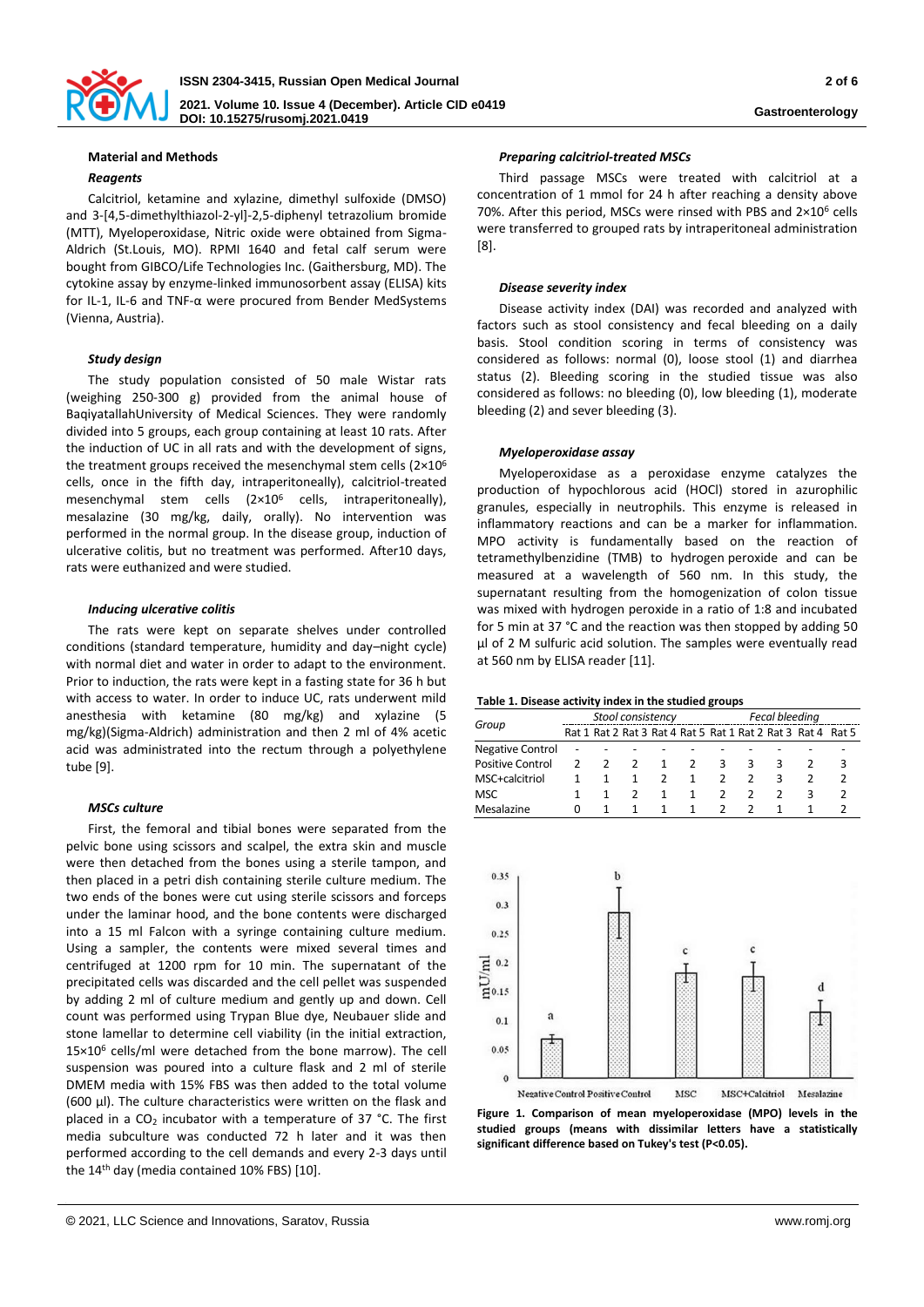



**Figure 2. Comparison of the mean NO content in the study groups (means with dissimilar letters have a statistically significant difference based on Tukey's test (P<0.05).**



**Figure 3. Comparison of IL-1 cytokine level in the studied groups (means with dissimilar letters have a statistically significant difference based on Tukey's test (P<0.05).**







**Figure 5. Comparison of TNF-α cytokine level in the studied groups (means with dissimilar letters have a statistically significant difference based on Tukey's test (P<0.05).**

### *Nitric oxide assay*

Nitric oxide was measured using a NatrixTM kit based on the Griess assay. In this assay, the amount of NO is measured indirectly. Thus, sulfanilic acid, due to its reaction with nitrite in an acidic solution, forms an azo dye that can be measured at a light absorption of 250-950 nm [12].

#### *Measurement of IL-1, IL-6 and TNF-α cytokines*

After blood sampling from the studied groups, ELISA kits made by PeproTech-Iran were used to measure the level of TNF-α, IL-1, and IL-6 in the serum sample of treated and normal rats [11].

#### *Histopathological study*

At the end of the study, animals were anesthetized with intraperitoneal injection of Ketamine and xylazine. Then intestines were completely removed and fixed in 10% formalin solution. Tissue processing was performed and the samples were molded in paraffin. Serial section with a thickness of 5 μm was prepared for histopathological examination and hematoxylin-eosin staining was performed according to the standard protocol. Tissue changes in terms of regional general hemorrhage, ulceration and bleeding, inflammatory cell infiltration and mucosal ulcer were studied by light microscopy and scored on the subjective scales of 0-3, as described elsewhere [10]; 0: no inflammation was observed; 1: inflammatory cells were occasionally observed; 2: tissues were surrounded by a thin layer of inflammatory cells (1-5 cells); 3: tissues were surrounded by a thick layer of inflammatory cells (more than five cells).

#### *Statistical analysis*

Kruskal-Wallis test was used to analyze nonparametric data related to disease severity. One-way analysis of variance (ANOVA) was used to analyze the variance of other data after confirming the normality of their error distribution using Kolmogorov-Smirnov test. Tukey's test compares the mean of treatments to each other. In all studies, the *p* value <0.05 was considered as a significant level. Finally, the data were reported as Mean±SE. The data were analyzed using SPSS-25 software and the graphs were plotted by Microsoft Excel 2016.

#### **Results**

#### *Disease activity index*

After euthanasia of the rats on the 10<sup>th</sup> day, fecal status and bleeding in the rats were evaluated. The results showed that all rats in the negative control group had a normal condition in terms of stool consistency. Such a normal condition was observed only in one case in the mesalazine group. Stool consistency was similar in the two treatment groups with  $2 \times 10^6$  calcitriol-treated MSCs and untreated MSCs. Finally, the most unfavorable condition of stool consistency belonged to the positive control group (*Table* 1). A similar trend was observed for fecal bleeding status, so that the rats in the negative control group did not show any symptoms of bleeding in the stool. Rats in mesalazine group had low to moderate bleeding. The status of fecal bleeding in the two treatment groups with 2×10<sup>6</sup> calcitriol-treated and untreated MSCs was the same and almost moderate. The positive control group also showed the highest rate of bleeding in the colon tissue (*Table* 1).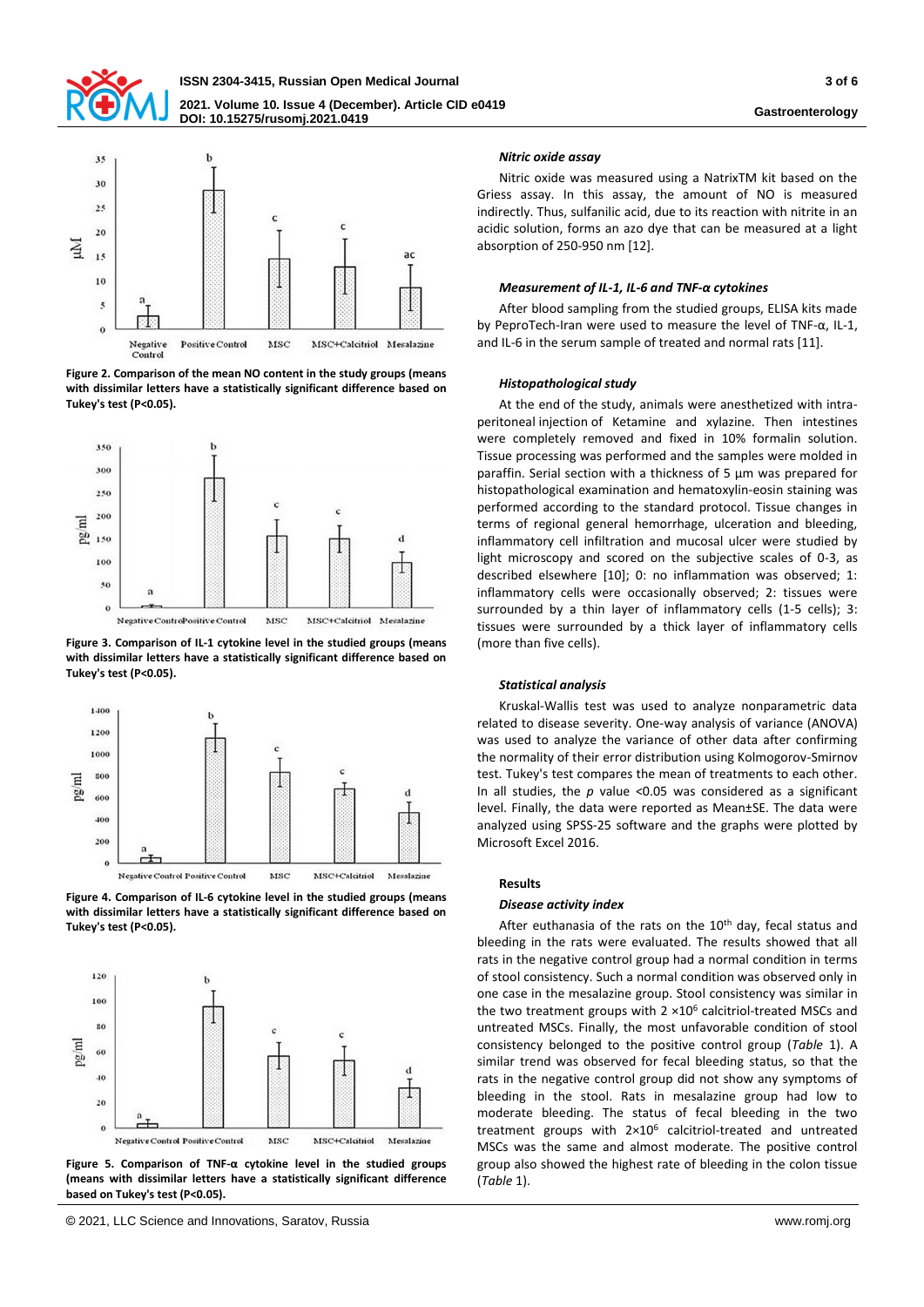



**Figure 6. H&E staining of male rat colon wall. A: Normal group; Absorption cells (arrows) and goblet cells are well visible and the muscle layer is in a normal position. B: Positive control group; Crypt destruction is observed along with extensive inflammatory cells (arrowhead) and mucosal muscle hypoplasia. C: mesalazine treatment group. D: MSC + calcitriol group. E: MSC group.**

### *Myeloperoxidase assay*

According to the results, there was a statistically significant difference between the studied groups for MPO activity (*P* <0.05). The positive control group showed the highest MPO activity compared to the other groups. The untreated and calcitrioltreated MSCs groups had a moderate MPO enzyme activity and were in a statistical group. Negative control treatments and mesalazine group also had the lowest enzyme activity (*Figure* 1).

### *Nitric oxide assay*

The results showed the highest amount of NO in the positive control treatment. NO content was almost identical in the two treatment groups with 2×10<sup>6</sup> calcitriol-treated and untreated MSCs. Moreover, the lowest NO content was observed in the negative control group. Finally, the rats in the mesalazine-treated group did not differ significantly from the negative control group and the MSC + calcitriol and MSC groups (*Figure* 2).

### *Measuring IL-1, IL-6, and TNF-α cytokines*

The results of various studies suggest that in inflammatory bowel disease, IL-1, IL-6, and TNF-α cytokines play key roles in inflammatory cell proliferation and tissue damage. Consequently, the activity of the above cytokines was investigated in different study groups in the present study. The results after statistical

analysis showed that the production of IL-1 (*Figure* 3), IL-6 (*Figure* 4) and TNF-α (*Figure* 5) cytokines decreased significantly in all treatment groups compared to the positive control group. Such a decrease was somewhat small in MSC and MSC + calcitriol treatments, moderate in the mesalazine group and very sever in the negative control group. Although mesalazine group was not statistically significant for IL-1 cytokine with MSC and MSC + calcitriol groups, but the difference with the two groups was significant for IL-6 and TNF-α cytokines.

### *Histopathological results*

The results of histopathological assay of colon in normal, positive control and treatment groups are shown in Figure 6. According to these results, there are no symptoms of crypt damage or inflammation in the normal group. In this group, Paneth cells were identified in crypts and superficial epithelial absorption cells (arrows) were well detectable. In the positive control group, destruction and reduction of crypts was observed along with the presence of large inflammatory cells (arrowhead) in the muscle layer as well as the colonic epithelium. Significant reduction of inflammatory cells was observed in mesalazine and MSC + calcitriol groups. In the Mesalazine group, crypt degradation occurred less than MSC + calcitriol. In the MSC group, the rate of inflammation and destruction of crypts decreased slightly compared to the positive control group, but this decrease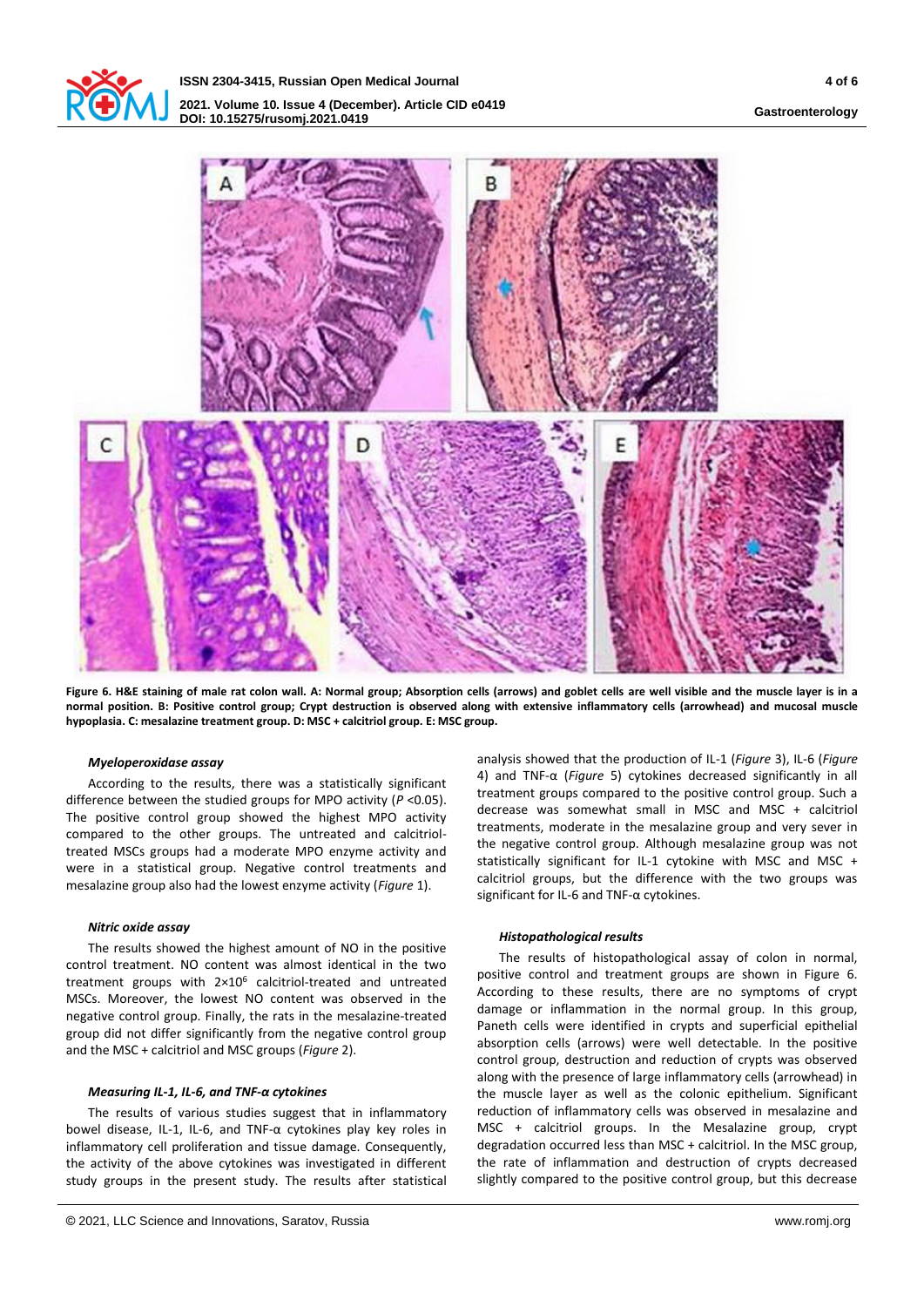

was not observed as much as the mesalazine and MSC + calcitriol groups.

#### **Discussion**

Our results showed that calcitriol-treated MSCs, significantly reduced the production of inflammatory cytokines including IL-1, IL-6, TNF-α and significantly decrease in level of NO, MPO the destruction of intestinal crypts compared to the control group (P<0.05). Esmaili, Gourvarchin, Galeh, et al. (2014) studied the effects of calcitriol-treated MSCs and their proximity to neutrophils. They concluded that calcitriol as an environmental agent enhances MSC immunomodulatory properties [8]. Previous studies have reported anti-proliferative, anti-apoptotic effects of vitamin D3 on MSCs [13] Lopez-Santalla et al. (2020) revealed that mesenchymal stem cells induced an innate immune memory response in mice model colitis and reduced the production of inflammatory agent and that it could improve and cure ulcerative colitis disease [14]. Its clinical manifestations including stool consistency and the presence of blood in the stool were examined to ensure the occurrence of colitis in rats. Diarrhea status was predictable in disease samples because the absorption and excretion are impaired due to inflammation and destruction of the colon epithelium, and water absorption is not correct, resulting in watery stools. MSC treatment resulted in a somewhat normal stool condition. Lack of stool consistency in these treatments is due to incomplete repair of clone mucosa. The condition of the stool is one of the most important indicators to assess the severity and extent of IBD in patients. In addition, the stool condition contains useful information not only in terms of consistency, but also in terms of the presence of blood. Accordingly, MSC treatment alone or in combination with calcitriol could help improve the disease with moderate bleeding. As observed, the disease group had the lowest stool consistency and the highest bleeding rate. Blood in the stool along with inconsistency are common symptoms of acute ulcerative colitis.

The results of the present study showed well that the use of MSCs, especially when treated with vitamin D, resulted in a significant reduction in NO. BMSCs are today considered potential candidates for cell therapy in the treatment of chronic inflammatory diseases such as UC. Previous studies related to MSCs have shown the regulatory role of these cells in the immune system. The most important immunosuppressive agents of MSCs include some inhibitory molecules expressed on their surface such as PDL1, TGF-β, HLA-G, and Galectins; some anti-inflammatory cytokines such as IL-10 and TGF-β; some metabolites such as NO, IDO and PAG; and some inhibitory enzymes such as matrix metalloproteinases have manifested their effects in the form of paracrine or direct cell-to-cell contact [15]. Molecular assays and histopathological evaluation in the study of Mashhouri et al. showed that MSCs, especially in non-adherent conditions, not only have anti-inflammatory power in the treatment of UC, but are also effective in the repair of rat tissue [9]. Gheibi et al. with induction of UC showed that NO levels in the mesalazine group had a significant decrease compared to the disease group. mesalazine has also been shown to be effective and safe in the treatment of UC [11]. The results showed that in addition to NO, the level of MPO activity in acetic acid-induced colitis was significantly increased compared to control rats. Myeloperoxidase enzyme is a peroxidase enzyme which plays an important role in the production of oxygen free radicals. This enzyme is considered as one of the indicators of acute inflammation and the best way to evaluate its activity in inflamed tissue is to examine the whole inflamed tissue [16]. MSCs reduces local inflammation by suppression of NO and MPO production and lead to tissue repair due to reduced lipid peroxidation. In the present study, MSC and MSC + calcitriol treatments were able to suppress oxygen levels and nitrogen reactants in rats with colitis. The elimination of free radicals is a useful strategy to improve the disease due to the involvement of free radicals in the pathogenesis of colitis. The results of EsmailiGourvarchinGaleh et al. (2014) showed that treatment of BMSCs with 1α, 25-dihydroxyvitamin significantly increased the phagocytic capacity and respiratory burst of neutrophil cells [8].

### **Conclusion**

Our results showed that the use of BMSCs with calcitriol can significantly reduce inflammation, oxidative stress and destruction of intestinal crypts in rats' UC.

#### **Funding**

This study received financial support from Baqiyatallah Research Center for Gastroenterology and Liver Diseases (BRCGL), Baqiyatallah University of Medical Sciences, Iran (Grant No: 98000436).

#### **Conflict of interest**

The authors declared no conflict of interest.

#### **Ethical approval**

All procedures performed in studies involving animals were in accordance with the ethics committee of Baqiyatallah University of Medical Sciences (Ethical ID: IRIR.BMSU.REC.1398.254) Tehran, Iran.

#### **References**

- 1. Guan Q. A comprehensive review and update on the pathogenesis of inflammatory bowel disease. *J Immunol Res* 2019; 2019: 7247238. [https://doi.org/10.1155/2019/7247238.](https://doi.org/10.1155/2019/7247238)
- 2. Ng SC, Shi HY, Hamidi N, Underwood FE, Tang W, Benchimol EI, et al. Worldwide incidence and prevalence of inflammatory bowel disease in the 21st century: a systematic review of population-based studies. *Lancet* 2018; 390(10114): 2769-2778. [https://doi.org/10.1016/s0140-](https://doi.org/10.1016/s0140-6736(17)32448-0) [6736\(17\)32448-0.](https://doi.org/10.1016/s0140-6736(17)32448-0)
- 3. de la Portilla F, Yuste Y, Pereira S, Olano C, Maestre MV, Padillo FJ. Local Mesenchymal Stem Cell Therapy in Experimentally Induced Colitis in the Rat. *Int J Stem Cells* 2018; 11(1): 39-47. [https://doi.org/10.15283/ijsc17074.](https://doi.org/10.15283/ijsc17074)
- 4. Faleck D, Shashi P, Meserve J, Rahal M, Kadire S, Tran G, et al. Comparative effectiveness of vedolizumab and tumor‐necrosis factor antagonist therapy in ulcerative colitis: a multicenter consortium propensity score‐matched analysis. *Gastroenterology* 2018; 154(suppl 1): S82[. https://doi.org/10.1016/S0016-5085\(18\)30723-6.](https://doi.org/10.1016/S0016-5085(18)30723-6)
- 5. Hu J, Zhao G, Zhang L, Qiao C, Di A, Gao H, et al. Safety and therapeutic effect of mesenchymal stem cell infusion on moderate to severe ulcerative colitis. *Exp Ther Med* 2016; 12(5): 2983-2989. [https://doi.org/10.3892/etm.2016.3724.](https://doi.org/10.3892/etm.2016.3724)
- 6. Iskandar HN, Dhere T, Farraye F A. Ulcerative colitis: update on medical management. *Curr Gastroenterol Rep* 2015; 17(11): 44. [https://doi.org/10.1007/s11894-015-0466-9.](https://doi.org/10.1007/s11894-015-0466-9)
- 7. Cantorna MT. Vitamin D and its role in immunology: Multiple sclerosis, and inflammatory bowel disease. *Prog Biophys Mol Biol* 2006; 92(1): 60-64. [https://doi.org/10.1016/j.pbiomolbio.2006.02.020.](https://doi.org/10.1016/j.pbiomolbio.2006.02.020)